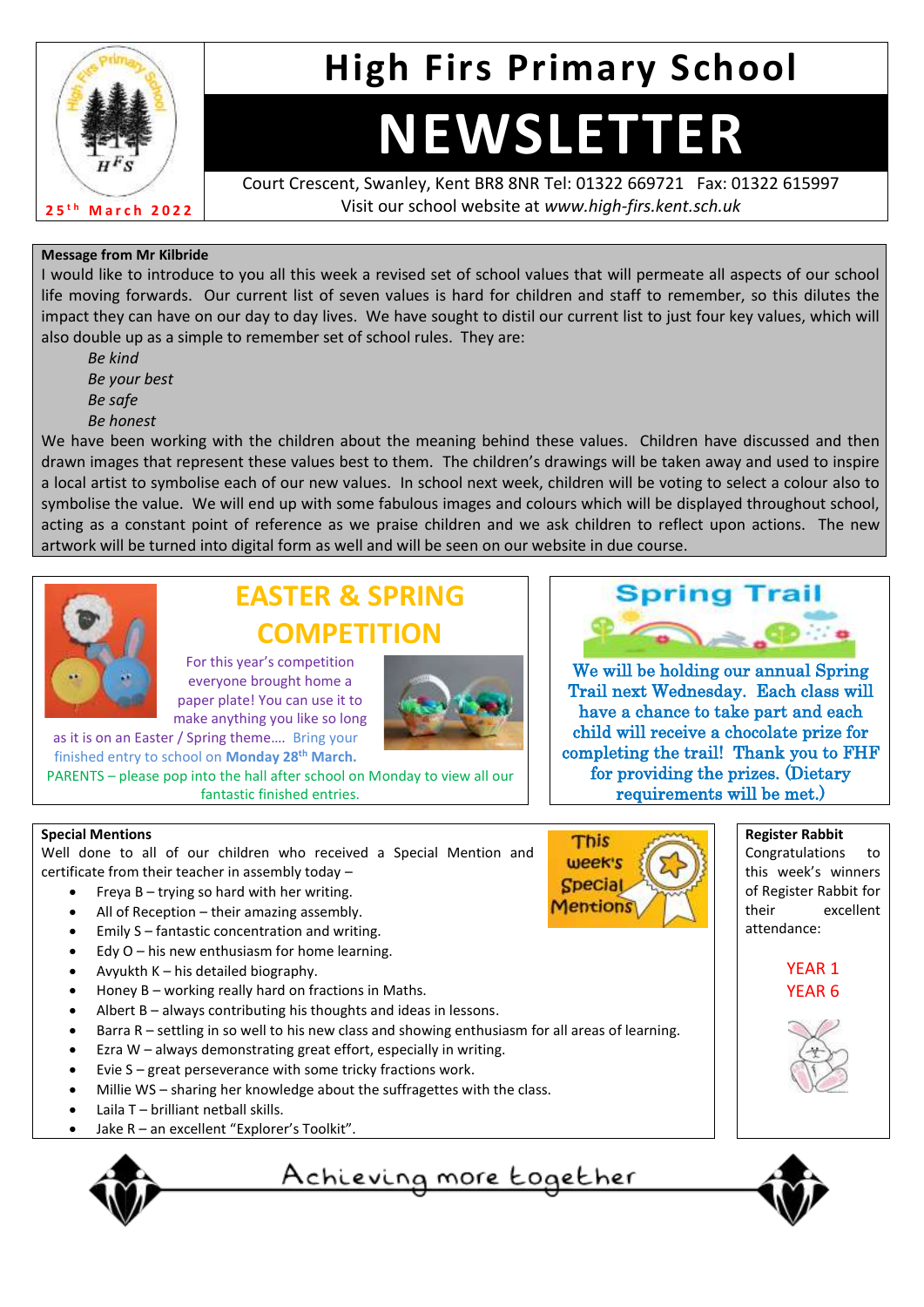

#### **Breakfast Club & After School Club**

Bookings for Breakfast Club and After School Club are now available for Summer Term (5). Breakfast Club:

<http://high-firs.kent.sch.uk/bcbookings/> After School Club: <http://high-firs.kent.sch.uk/ascbookings/>



**Walk to School Week** Well done to all the children (and staff) who took part! Certificates will be given to the children who walked every day  $\circledS$ 

**Top Tips!** 

#### **Eco Club**

Our Eco Club meet every Wednesday and are busy thinking of lots of ways they can help improve our environment. They wanted to share some of their ideas with the school community of how you can help too. So, today's top tip is…

*Now that Spring is here why not try making a bird feeder from recycled items. There are lots of ideas online.* 

#### **Reception & Year 6 Health Checks**

We have been asked by the NHS to remind you that the Height & Weight checks for Reception and Year 6 children will take place on Thursday 26<sup>th</sup> April; Reception children will also have vision screening on the same date.

### **Friends of High Firs Primary School Association Supporting Our Children's Education Registered Charity No. 1137633**

You can choose up to four rules below to break on FRIDAY 1ST APRIL You have to pay a 50p "fine" for every rule you break! Pay 50p per rule / £2 maximum on Friday 1<sup>5T</sup> April. All funds raised for Friends of High Firs You must wear a yellow school jumper. You must not wear trainers to school. You must wear matching socks. You must not have squash in your water bottle. You must not have a tattoo. You must use your school branded rucksack. You must not have coloured or wacky hair. You must only eat a healthy snack (if you break this rule it must still be nut-free, please) You must not paint your nails.



These are the only rules you are allowed to break @





**In our classes this week**

Reception – learned to mix colours to create new colours.

Year 1 – solved capacity problems.

- Year 2 wrote biographies about Neil Armstrong.
- Year 3 enjoyed their Viking Day.

Year 4 – learned about the themes and structures used in John Lyons' poems.

Year 5 – have started their new topic about the suffragettes.

Year 6 – wrote non-chronological reports about the ancient city of Tikal.